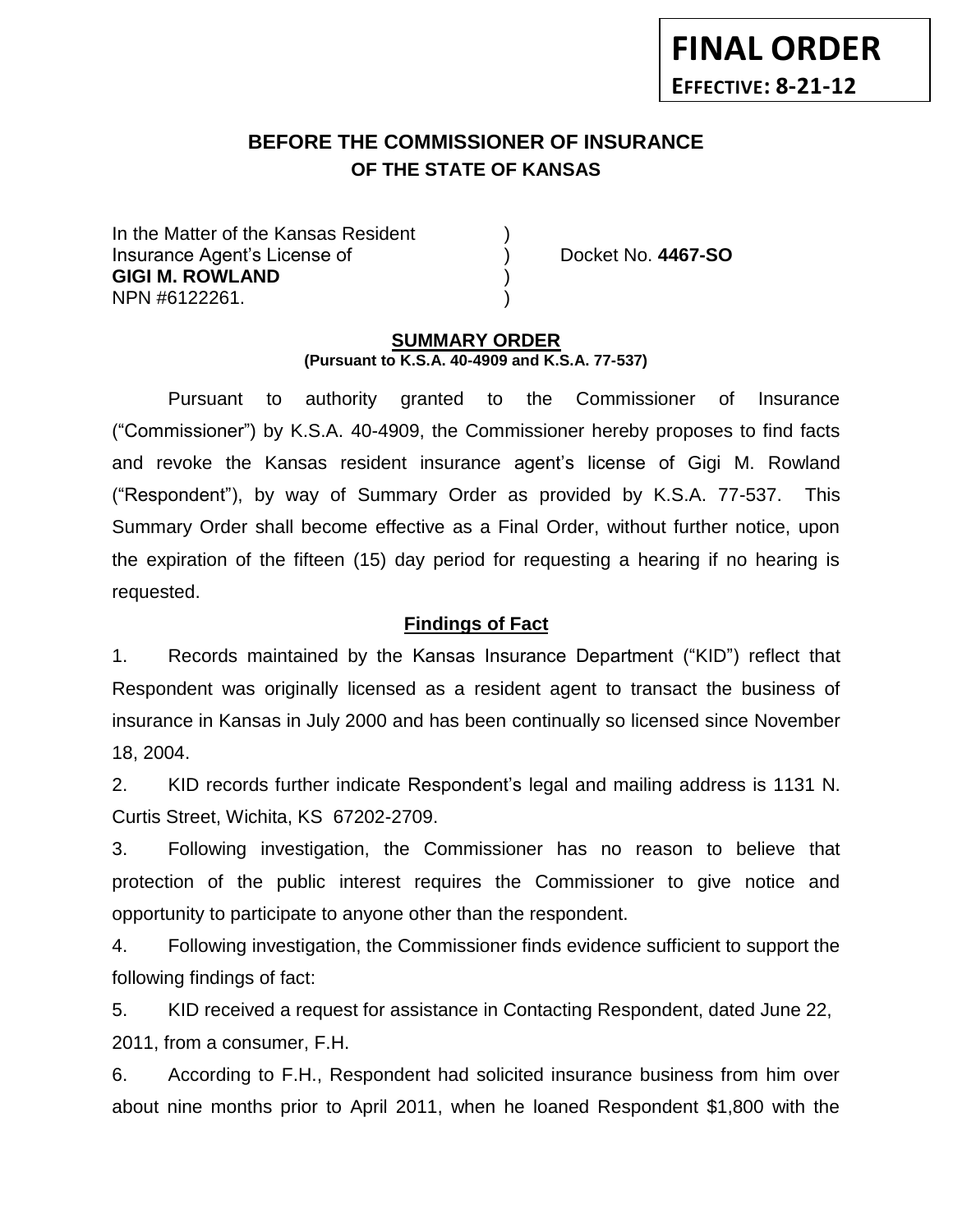understanding that Respondent would repay him within four to six months, and Respondent then ceased to respond to his phone calls and messages.

7. On June 27, 2011, a KID consumer assistance representative mailed an inquiry to Respondent at her address of record, and the letter was not returned.

8. On September 26, 2011, the representative mailed a second request to Respondent at her address of record, and the letter was not returned.

9. On October 18, 2011, the representative sent an email message to Respondent's email address of record.

10. To date, Respondent has not replied to the inquiries.

11. By letter of July 6, 2012, mailed to Respondent's address of record, counsel for KID summarized the foregoing facts and invited Respondent to reply within 15 business days if she disputed the facts.

12. To date, Respondent has not replied. Thus the facts are deemed undisputed.

# **Applicable Law**

13. K.S.A. 40-4909(a) provides, in relevant part:

"The commissioner may deny, suspend, revoke or refuse renewal of any license issued under this act if the commissioner finds that the applicant or license holder has: . . .

(4) Improperly withheld, misappropriated or converted any moneys or properties received in the course of doing insurance business. . . .

(8) Used any fraudulent, coercive, or dishonest practice, or demonstrated any incompetence, untrustworthiness or financial irresponsibility in the conduct of business in this state or elsewhere." K.S.A. 2011 Supp. 40- 4909(a).

14. In addition, the Commissioner may revoke any license issued under the Insurance Agents Licensing Act if the Commissioner finds that the interests of the insurer or the insurable interests of the public are not properly served under such license. K.S.A. 2010 Supp. 40-4909(b).

# **Conclusions of Law**

15. The Commissioner has jurisdiction over Respondent as well as the subject matter of this proceeding, and such proceeding is held in the public interest.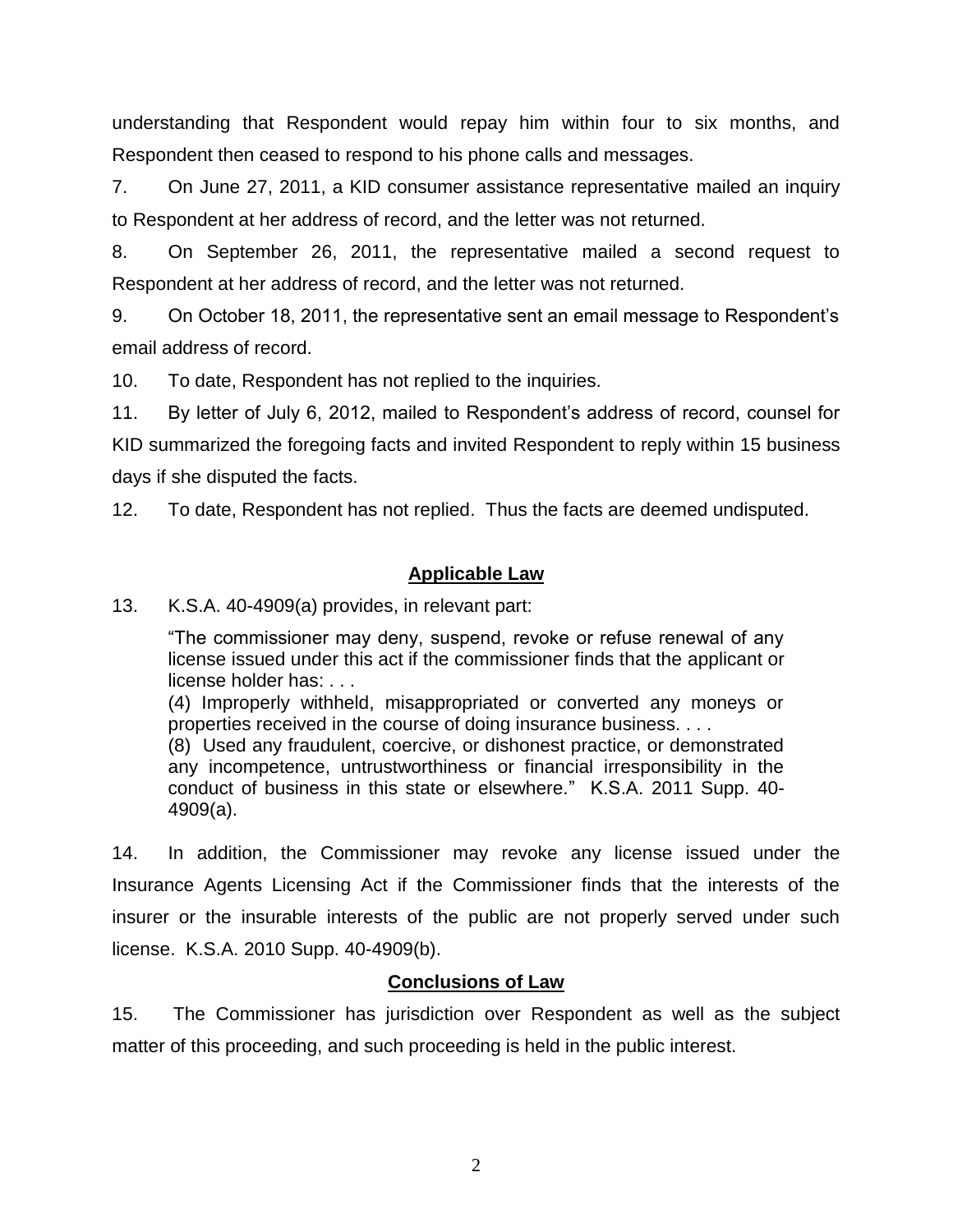16. The Commissioner finds that Respondent's agent's license may be revoked pursuant to K.S.A. 40-4909(a)(4) because Respondent received a loan from an insurance consumer and converted the funds to her own use by failing to repay the loan.

17. The Commissioner finds that Respondent's agent's license may be revoked pursuant to K.S.A. 40-4909(a)(8) because Respondent has used a fraudulent, coercive, or dishonest practice in the conduct of business and has demonstrated a lack of trustworthiness and financial responsibility in business.

18. Based on the foregoing findings, the Commissioner concludes that sufficient grounds exist for the revocation of Respondent's insurance agent's license pursuant to K.S.A. 40-4909(a).

19. The Commissioner further concludes Respondent's license should be revoked pursuant to K.S.A. 40-4909(b) because such license is not properly serving the interests of the insurer and the insurable interests of the public.

20. Based on the facts and circumstances set forth herein, it appears that the use of summary proceedings in this matter is appropriate, in accordance with the provisions set forth in K.S.A. 77-537(a), in that the use of summary proceedings does not violate any provision of the law, the protection of the public interest does not require the KID to give notice and opportunity to participate to persons other than Respondent, and after investigation, KID believes in good faith that the allegations will be supported to the applicable standard of proof.

21. Before issuing an insurance agent's license, the Commissioner must determine that the applicant is qualified and has not committed any act that would be grounds for denial, suspension, or revocation. K.S.A. 40-4905(b). Further, the Commissioner may revoke any license issued under the Insurance Agents Licensing Act if the Commissioner finds that the interests of the insurer or the insurable interests of the public are not properly served under the license. K.S.A. 40-4909(b). Thus, the Commissioner is charged with safeguarding the security and integrity of the insurance business and protecting insurance consumers by licensing, or continuing to license, persons or entities to sell, solicit, or negotiate insurance in the State of Kansas only if

3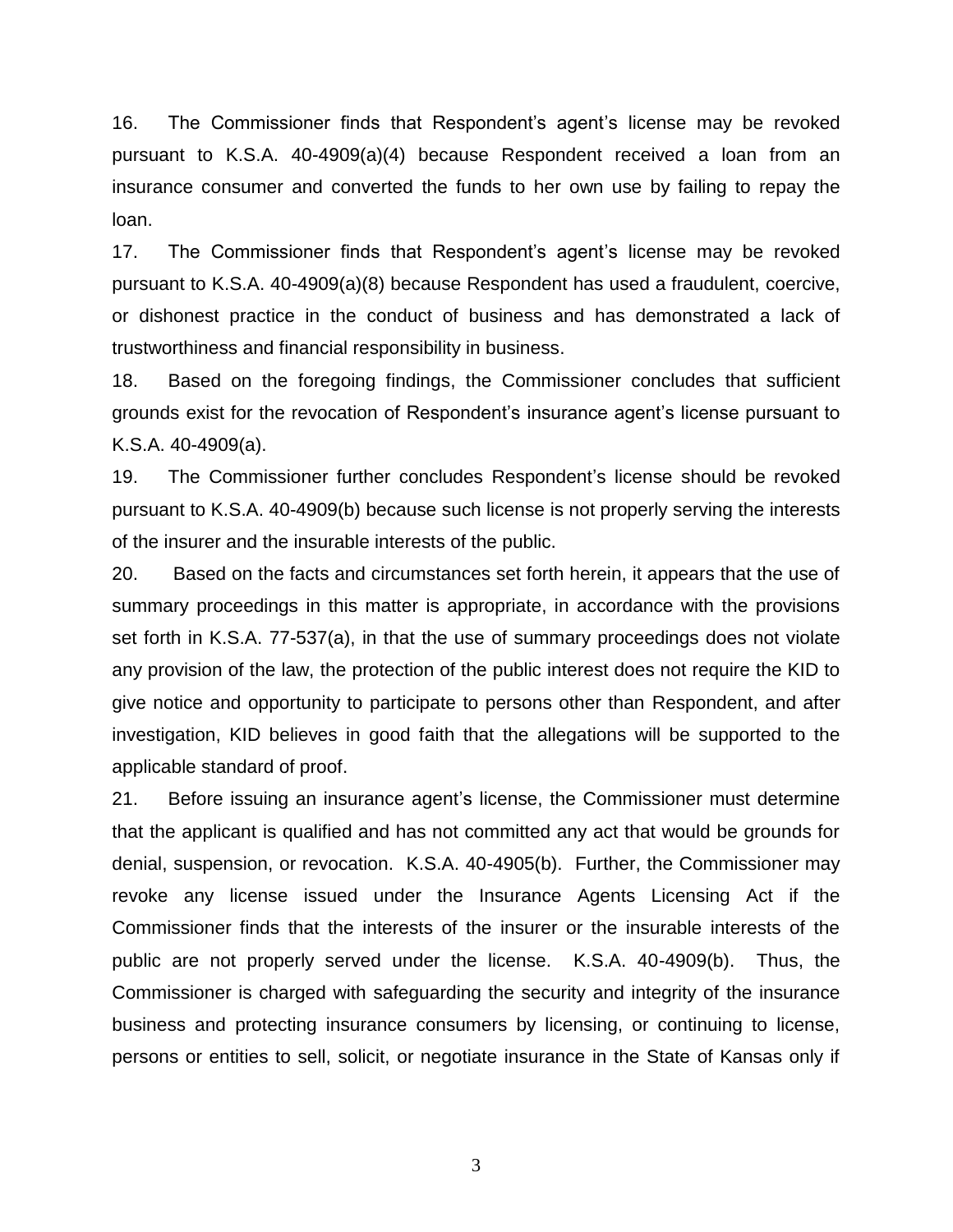their conduct indicates they are both qualified and trustworthy. The following action is both necessary and sufficient to serve that purpose.

**IT IS THEREFORE ORDERED BY THE COMMISSIONER OF INSURANCE THAT** the Kansas resident insurance agent's license of **GIGI M. ROWLAND** is hereby **REVOKED.** 

**It is further ordered** that **GIGI M. ROWLAND** shall **CEASE and DESIST** from the sale, solicitation, or negotiation of insurance, directly or indirectly doing any act toward the sale, solicitation, or negotiation of insurance, and/or receiving compensation deriving from the sale, solicitation, or negotiation of insurance conducted on and after the effective date of revocation.

**IT IS SO ORDERED THIS \_\_3rd\_\_ DAY OF AUGUST 2012, IN THE CITY OF TOPEKA, COUNTY OF SHAWNEE, STATE OF KANSAS.**



\_/s/ Sandy Praeger\_\_\_\_\_\_\_\_\_\_\_\_\_\_\_\_ Sandy Praeger \_ Commissioner of Insurance

BY:

\_/s/ Zachary J.C. Anshutz\_\_\_\_\_\_\_\_\_\_ Zachary J.C. Anshutz General Counsel